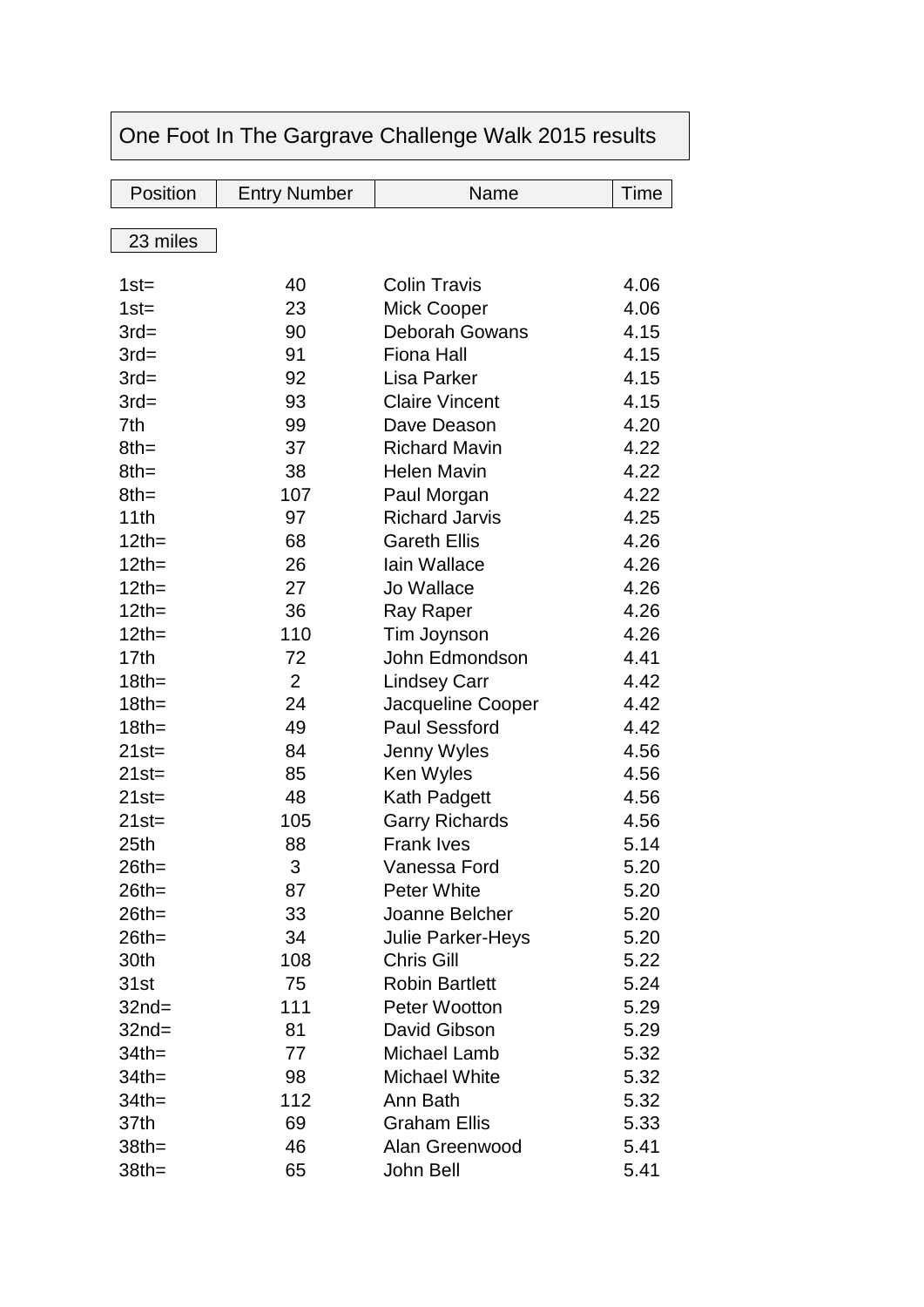| $40th =$ | 22  | <b>Kate Penrose</b>        | 5.50 |
|----------|-----|----------------------------|------|
| $40th =$ | 47  | <b>Valerie Pell</b>        | 5.50 |
| 42nd     | 100 | Sara Dyer                  | 6.00 |
| 43rd     | 51  | <b>Hazel Holey</b>         | 6.02 |
| $44$ th= | 113 | <b>Timothy Holmes</b>      | 6.03 |
| $44th =$ | 80  | Ann Whilding               | 6.03 |
| $46th =$ | 55  | <b>Philip Clarke</b>       | 6.12 |
| $46th =$ | 44  | <b>Geoff Barnes</b>        | 6.12 |
| $46th =$ | 4   | <b>Kath Percival</b>       | 6.12 |
| $46th =$ | 95  | <b>Martin Convery</b>      | 6.12 |
| $50th =$ | 30  | Dave Sheppard              | 6.37 |
| $50th =$ | 63  | Sean Flynn                 | 6.37 |
| $50th =$ | 35  | <b>Peter Beddows</b>       | 6.37 |
| $50th =$ | 45  | lan Smith                  | 6.37 |
| $50th =$ | 70  | <b>Christine Stratton</b>  | 6.37 |
| 55th     | 31  | <b>Liz Turrell</b>         | 6.41 |
| $56th =$ | 18  | <b>Gareth Davies</b>       | 6.45 |
| $56th =$ | 32  | <b>Anne-Marie Grindley</b> | 6.45 |
| $56th =$ | 39  | <b>Geoff Hiser</b>         | 6.45 |
| $59th =$ | 62  | <b>Martin Hall</b>         | 6.51 |
| $60th =$ | 1   | Kevin Mather               | 7.01 |
| $60th =$ | 67  | Laurie Manley              | 7.01 |
| $60th =$ | 78  | Roy Cooper                 | 7.01 |
| $60th =$ | 106 | <b>Michael Tomlinson</b>   | 7.01 |
| $64$ th= | 42  | <b>Peter Sharpe</b>        | 7.06 |
| $64$ th= | 109 | <b>Tony Roberts</b>        | 7.06 |
| $64$ th= | 94  | Keith Riddiough            | 7.06 |
| $67$ th= | 64  | <b>Victor Lokie</b>        | 7.07 |
| $67th =$ | 66  | John Highton               | 7.07 |
| $69th =$ | 29  | <b>Clive Giddis</b>        | 7.12 |
| $69th =$ | 86  | <b>Jake Carpenter</b>      | 7.12 |
| $71st =$ | 16  | <b>Steven Mycock</b>       | 7.15 |
| $71st =$ | 17  | <b>Clare Crookhall</b>     | 7.15 |
| $73rd=$  | 60  | <b>Ruth Griffiths</b>      | 7.20 |
| $73rd=$  | 59  | <b>Terry Griffiths</b>     | 7.20 |
| $73rd=$  | 43  | <b>John Darley</b>         | 7.20 |
| $76th =$ | 20  | John Woolley               | 7.22 |
| $76th =$ | 21  | John Penrose               | 7.22 |
| $76th =$ | 82  | <b>Helen Dickson</b>       | 7.22 |
| $76th =$ | 83  | <b>Gary Dickson</b>        | 7.22 |
| $80th =$ | 8   | Simon Large                | 7.25 |
| $80th =$ | 9   | Sheila Large               | 7.25 |
| $80th =$ | 10  | Simone Denning             | 7.25 |
| $83rd=$  | 12  | <b>Steve Andrew</b>        | 7.27 |
| $83rd=$  | 13  | <b>Susan Andrew</b>        | 7.27 |
| $83rd=$  | 14  | <b>Colin Chidzey</b>       | 7.27 |
|          |     |                            |      |